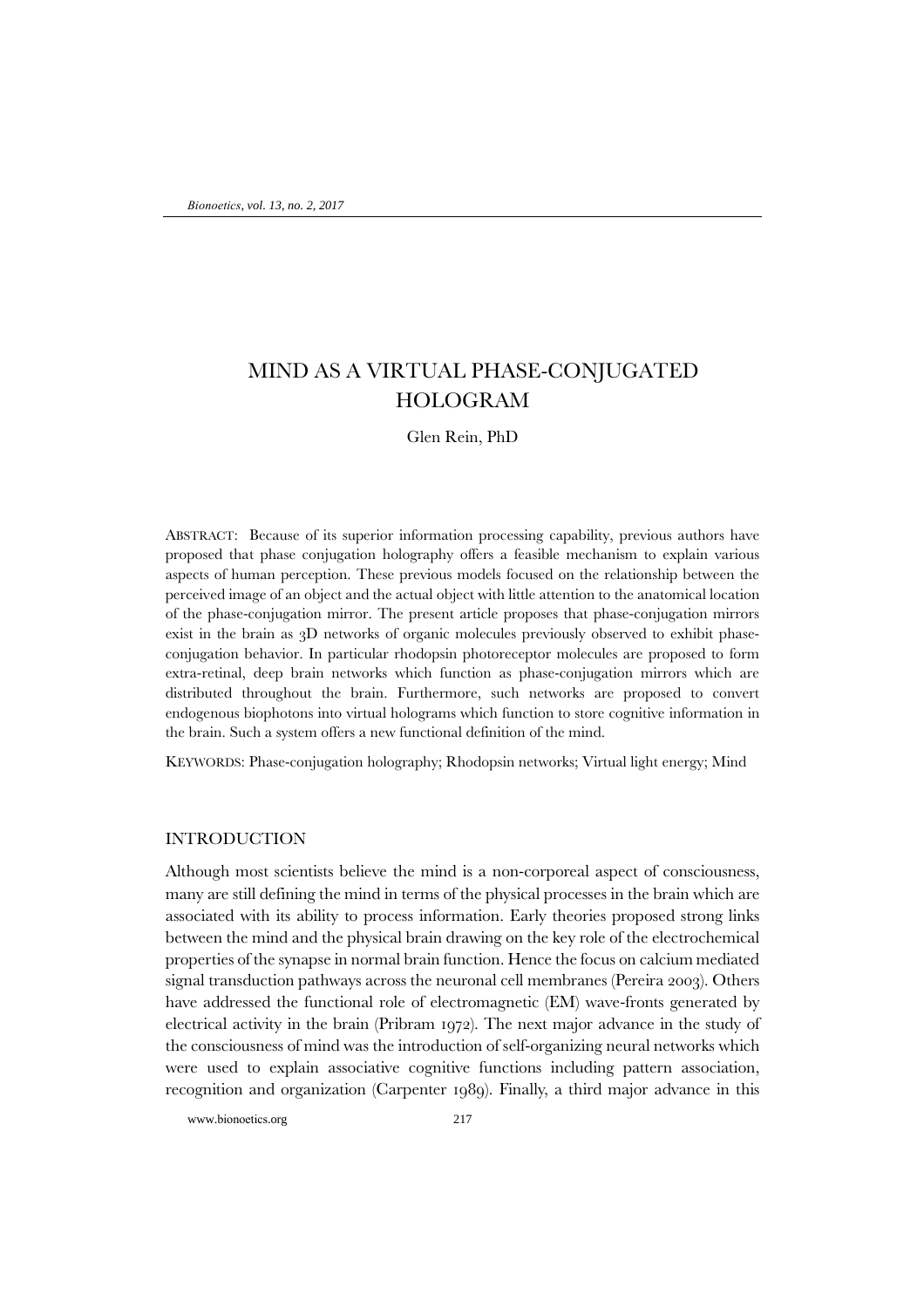field occurred when quantum processes were considered to explain the properties and functions of the mind.

One of the first quantum mind models, based on Bose-Einstein's condensates, defined consciousness as the sum of quantum processes characterized in terms of collective quantum order vacuum states (Ricciardi 1967). Shortly after, Walker proposed consciousness was associated with quantum tunneling of electrons through the synapse which generated a virtual neuronal network functioning in parallel with the ordinary neuronal network (Walker 1970).

Around the same time 3D 'ghost images' of holography were introduced, it was proposed that holography occurs in the human brain and that holography offered a physical mechanism for memory (Gabor 1968, Longuet-Higgins 1968). Then Pribram introduced the holonomic brain theory which focused on storage of conscious information in holographic networks (Pribram 1974). Since then numerous authors have proposed holographic information processing could also explain various functions of consciousness and the mind including perception, attention, intention, intuition, cognition and learning.

Marcer (1992) defined perception as the act of reconstructing a symbolic image of an external object from interference patterns already laid down in the brain. In contrast, cognition occurs afterwards as pattern recognition and pattern matching without the need for reconstruction. In Marcer's words, cognition is described as "reshaping wave fields" with the aid of 'entropic' neuronal gates.

Since these researchers focused on consciousness, some speculated where the holographic grating might be located in the brain. Pribram (1974) and then Marcer (1992) proposed that electromagnetic (EM) wave-fronts, generated from non-classical electrical oscillations in neurons, produced interference patterns capable of encoding consciousness (Pribram 1974). Others have proposed the grating is localized in neuronal circuitry logic gates (Mitchell 2011), dendritic networks (Pribram 1974) and crystalline/liquid-crystalline structures (Ho 1996) in the brain.

### PHASE CONJUGATION

Some of the above theories were extending the use of classical optical holography to phase conjugation holography in order to better understand the nature of consciousness**.**  In phase conjugation an incident coherent light source is not classically reflected at an angle, but retraces its path coincident with the incoming wave-field returning back to its source. The reflected beam, or the phase conjugate replica, is the complex conjugate of the amplitude of the input wave. The reflected beam is referred to as second harmonic (Hsieh, 2010), time reversed (Hellwarth, 1978) and/or virtual (Powers 2011) radiation.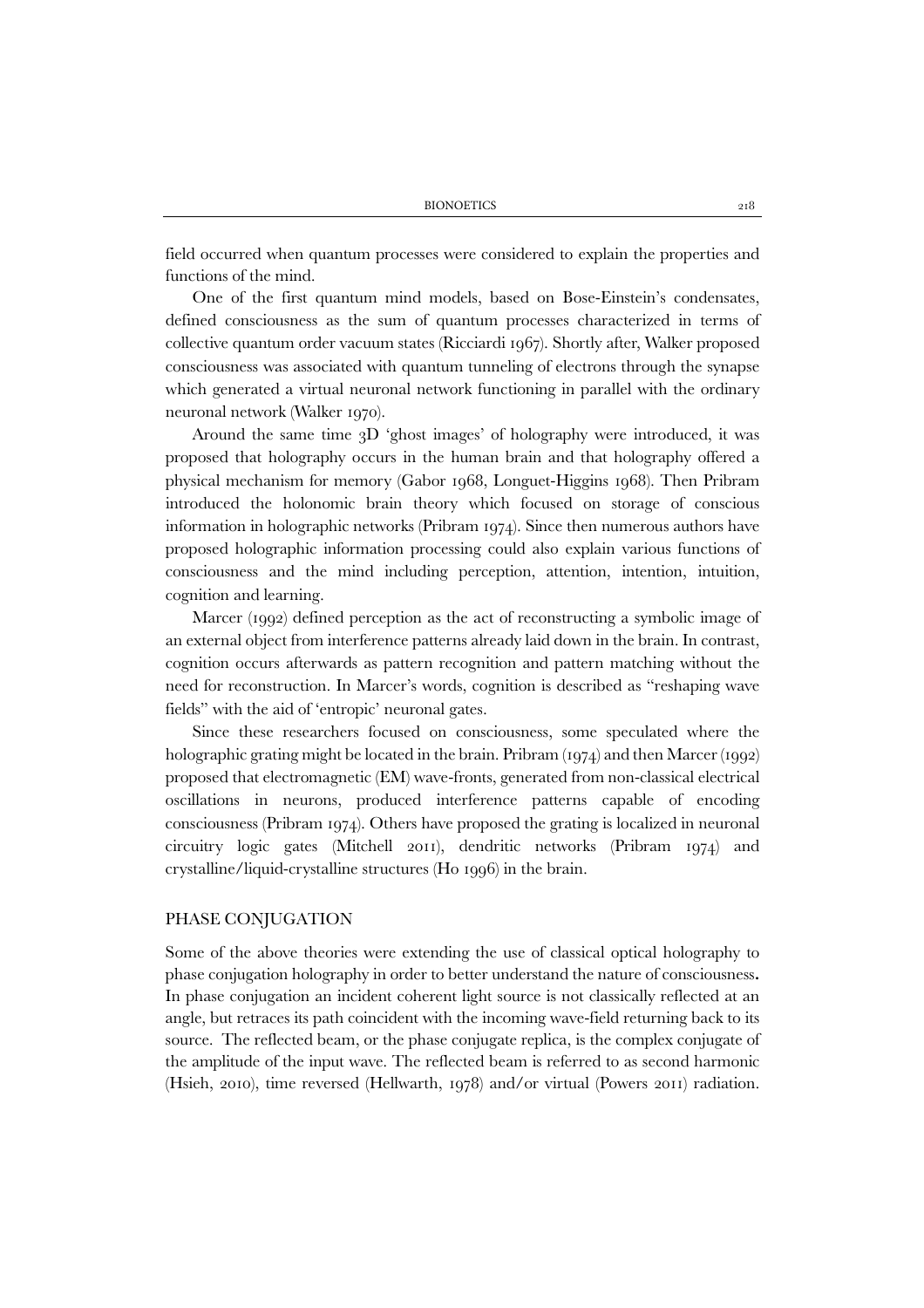Phase conjugation can be generated using different experimental setups which include four-wave mixing, stimulated Brillouin scattering or a simple phase conjugate mirror.

Phase conjugation is now being used for spatial information processing (White, 1982). It is also used in nonlinear optical imaging to increase the efficiency of image transmission along optical fibers and to restore distorted spatial and phase information (White, 1982). In phase conjugation holography, the photographic film used in conventional holography is replaced with a phase conjugation mirror. This has been achieved experimentally using electro-optical material (Kukhtarev, 1976), crystals (Avizonis 1977) and liquid crystals (Garibyan 1981). Phase conjugation holography uses complex spatial information processing for image storage, amplification and transmission that can surpass those of traditional recording methods (Weingartner 2002).

The molecular electronics industry has synthesized several organic dyes and polymers which exhibit unusual non-linear optical properties. In some cases these photorefractive materials have been used to make holographic gratings. Surface and relief holographic gratings can be made in the laboratory by exposing polymer thin films and photoconductive materials to interference patterns at an appropriate wavelengths of the two polarized interfering writing beams (Johnson 1978). Laser ablation techniques have also been used to inscribe gratings on polymers (Phillips 1991). Laser-induced processes result in altered physical, chemical and optical properties of the gratings. These include induction of birefringence, changes in refractive indices, conformational changes, photochrome alignment and photo-isomerization (Korchemskaya 1994). Such gratings have been used in various forms of holography.

In some case the holographic gratings exhibit phase conjugation behavior. For example certain infrared absorbing dyes (Maloney, 1988) and certain chemicals, like isopropanol and hexane (Slatkine 1982) exhibit phase conjugation behavior.

# THEORETIC PREDICTION OF PHASE CONJUGATION IN THE BRAIN

The association between phase conjugation holography and consciousness was first proposed by Marcer (Marcer 1992, 1997). This model detailed how the image of an external object, generated as a virtual reflection off a phase conjugation mirror, is superimposed on the physical object during the act of visual perception. Thus the perceived object is reflected off a phase conjugation mirror-like grating containing stored information about the object in the form of holographic interference patterns. The virtual light which is reflected off the mirror forms a virtual image of the original object. The image and the object are coincident, superimposed and entangled. The brain then interprets the image as the perceived object (Marcer, 1992, 1997). Mitchell (2011) similarly proposed that the virtual energy field of an object is reflected off a holographic grating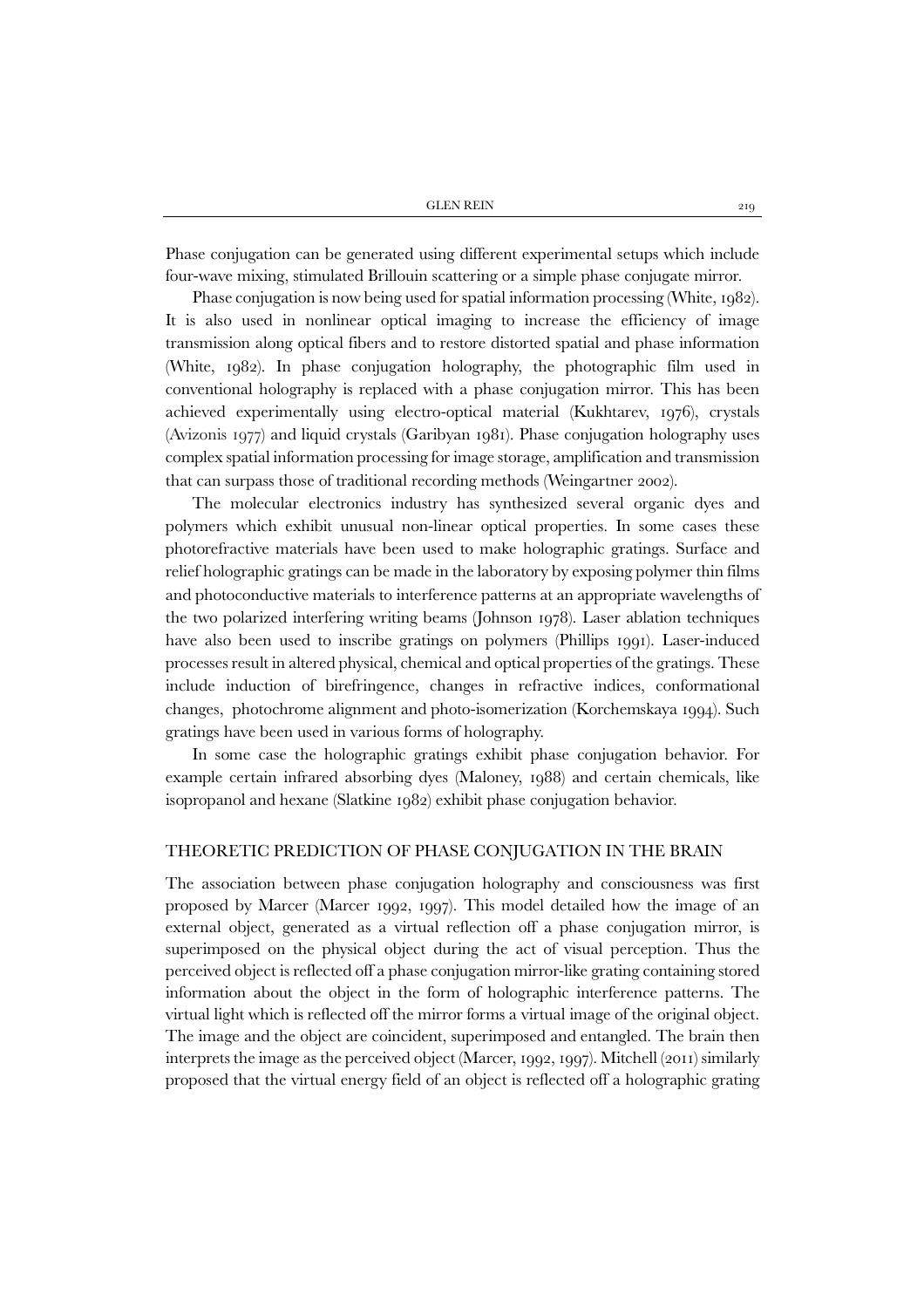in the brain and this outgoing field interacts with the incoming virtual field from the object itself. When these two virtual fields meet, they form a virtual interference pattern and a standing wave. This model further proposes that the observer also emits a virtual energy field of its own which is reflected off a phase conjugation mirror located in the perceived object. The reflected virtual light from the object interacts with the virtual light from the perceiver and forms a second set of interference patterns. Furthermore, the two sets of interference patterns exchange information via resonance interactions.

Whether physical or virtual interference patterns are considered, shinning a light on these patterns creates a hologram. Marcer (1992, 1997), Mitchell (2011) and Pitkanen (2015) describe this hologram as a conscious quantum hologram. All three models use the quantum hologram to characterize and even define the mind, although Mitchell admits that holograms can occur in every cell of the body.

The location of the holographic mirror/grating in the body and in the brain is rarely described. This is of particular concern when using phase conjugation holography. Since phase conjugation has been observed in nanoparticles (Hsieh 2010), fluorocarbons (Yoshida 1997) and sodium atoms (Hemmer, 1995), these molecules assumedly contain a phase conjugation mirror. Since phase conjugation holography has been proposed to mediate perception, the phase conjugation mirror has been proposed to reside in the neuronal circuitry of the brain. Mitchell proposed that the grating is found in the logic gates within neuronal circuitry of the brain (Mitchell 2011). Some propose the holographic grating occurs as spatio-temporal patterns in the brain. Others have proposed that the grating exists in crystalline and liquid-crystalline structures in the brain (Ho, 1996). This is a reasonable hypothesis because there is scientific evidence that planes within a crystal lattice interact with incoming laser light and exhibit phase conjugation behavior (Kukhtarev, 1976). It was also proposed that the holographic grating exists as space/time patterns in free space or in the ZPE of the vacuum (Marcer 1992, 1997) and not in the brain.

The author previously proposed, for the first time, how the holographic grating in the body was originally formed (Rein 2016). Thus it was proposed that in the embryo, when the spinal cord is formed, two main holographic grating are created – one at the base of the spine and one at the top of the head. In the first case, Universal Consciousness enters the top of the head as quantum light and acting as a reference beam descends down the central channel of the spinal cord until it reaches the base of the spine at the coccyx. A portion of this quantum light is deflected off the central channel by crystalline lattice structures at the top of the head which act as a beam splitter. As this light descends toward the base of the spin, it interacts with the cells immediately surrounding the spinal cord where it is reflected by various cellular components (biochemicals, microtubules, DNA etc). Thus, this beam is modulated by the information contained within these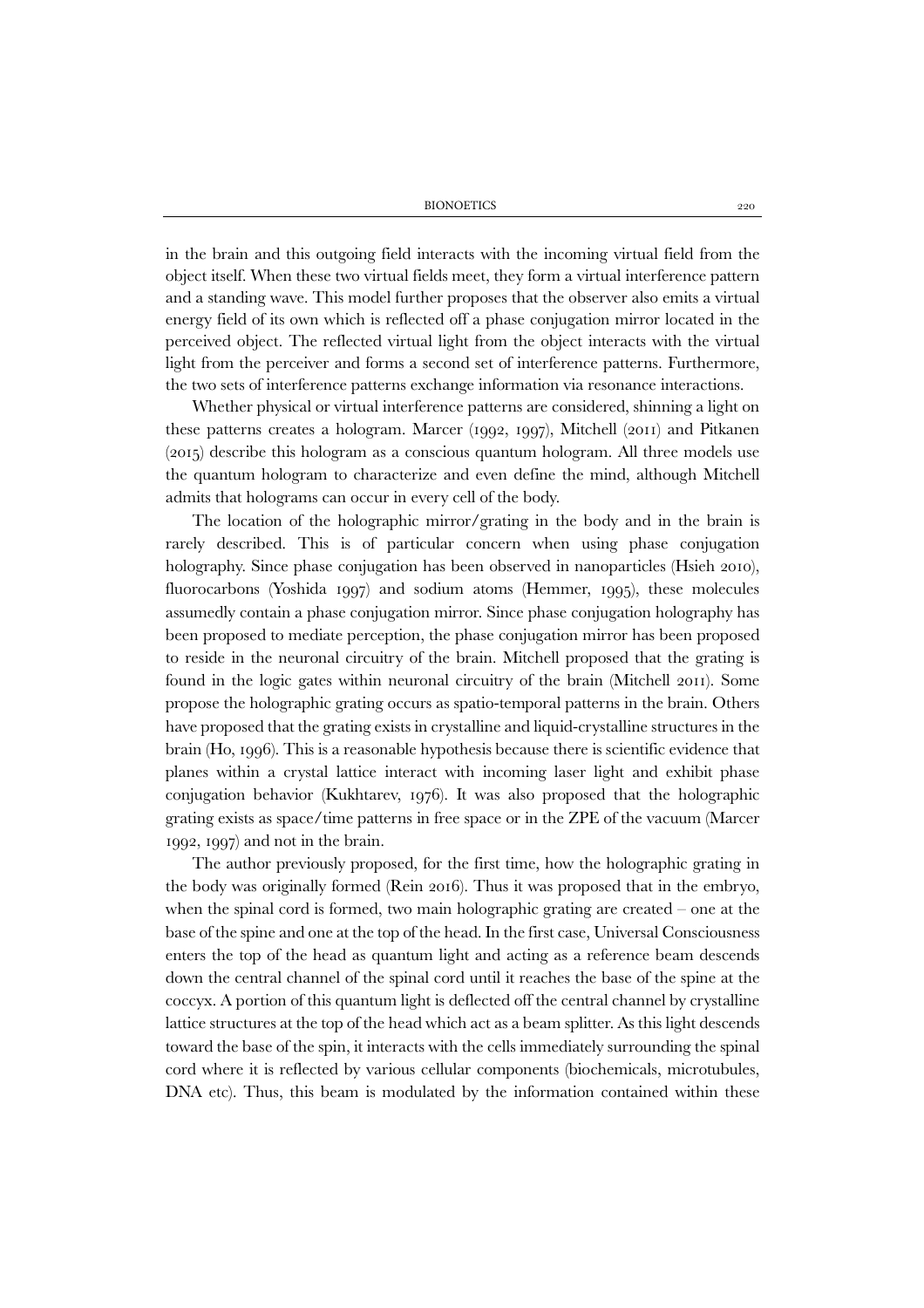structures and acts like an object beam in holographic language. These two beams meet at the base of the spine where their interaction produces constructive interference patterns thereby creating a holographic grating as a 3D network of porphyrin-enriched bone cells in the coccyx. This holographic plate was proposed to function as a phase conjugation mirror (Rein 2016).

Man-made holographic gratings are being prepared in the laboratory and are being used for electro-optical devices. For example, photochromic materials are being prepared using thin-film polymers and are being used for information transmission and data storage. When irradiated with a strong laser, surface gratings can actually be formed (Kim 1995). Shining polarized light on the gratings once formed results in a series of photo-induced transformations including conformational changes, changes in viscosity, electron transfer processes and absorption of light (Goldstein 2016).

# EXPERIMENTAL DATA FOR PHASE CONJUGATION IN BIOLOGICAL **SYSTEMS**

Relatively few studies have demonstrated the ability of natural bio-molecules to exhibit phase conjugation behavior. The benzene molecule is of particular interest because of its ubiquitous nature in all biological system and its quantum properties due to its delocalized pi electrons (Wyatt, 1992). The first published article demonstrating experimentally the ability of benzene to exhibit phase conjugation behavior using Bourillion scattering was reported in 1982 (Slatkine 1982).

Another class of biomolecules have also been shown to exhibit phase conjugation behavior. Several articles have demonstrated that prophyrin molecules are natural biomolecules which exhibit phase conjugation (Devane, 1984; Gosh, 1998). Porphyrins themselves contain four benzene groups connected by coordination bonds to a metal ion (Fe, Mg, Mn, etc) in the center. Porphyrins are conjugated systems because they contain alternating single and double bonds. As such they contain delocalize and highly mobile pi electrons which generate large amounts of energy due to highly efficient electron transfer. In some cases electron transfer can occur via quantum tunnelling thereby indicating they can function at the quantum level. Thus, they are used in the electronics industry as p-n junctions, transistor sensors, semiconductors and solar cells (Studener, 2015). In biological systems, they function to convert chemical energy and to transport oxygen in the blood (Goldberg, 1988).

Porphyrins are usually attached to heme protein molecules. Protein molecules themselves are capable of inter-molecular communication - a phenomena which is well described in the literature in terms of protein-protein interactions. Such interactions form networks which allow information to be transferred non-locally within the networks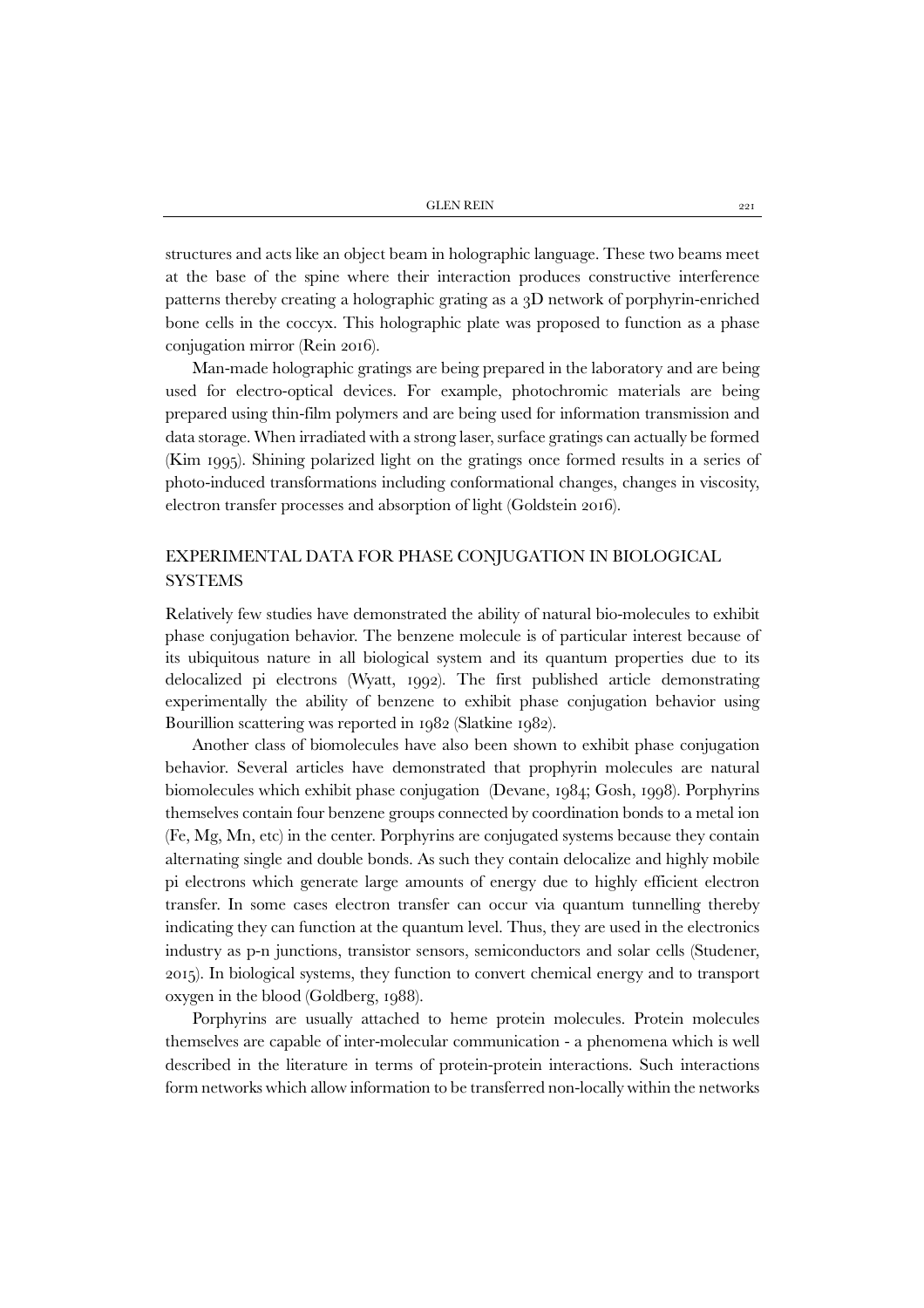(Jansen 2003).

Both benzene and porphyrin organic bio-molecules themselves form coordination networks. In the case of porphyrins, coordination complexes are formed around a metal ion. When made into thin films such metalo-organic networks are used in photovoltaic and electronic materials as sensors and as semiconductors (Xu 2006). The topological features and global organization of such networks are often studied in systems biology. Like proteins, porphyrins have the ability to self-assemble into coordination networks (Abrahams 1994). These crystalline-like networks are held together by Van der Waal forces, hydrogen bonds and pi-pi interactions. Porphyrin molecules function as building blocks forming highly ordered supra-molecular assemblies capable of long range intermolecular interactions. They form various 2D and 3D interconvertible topologies including closely packed rhombic, hexagonal and square symmetries (Lein 2001, Kuhn 2008). As a result of these studies the author previously proposed that a holographic grating in the body is composed of a 3D network of porpyrin-encriched cells which functions as a phase conjugate mirror and generates a virtual energy field known as the biofield (Rein 2016).

Here we consider a third class of biomolecules which exhibit phase conjugation behavior as alternative locations for the holographic grating than that formed by porphyrin networks. In the present article, the rhodopsin family of molecules are considered because of their relevance to visual perception and consciousness and because they have been demonstrated experimentally to exhibit phase conjugation behavior (Werner 1990).

#### VISUAL PIGMENTS

Rhodopsins are a large family of photoreceptor proteins consisting of proteo-rhodopsin, halo-rhodopsin, archael-rhodopsin and bacterio-rhodopsin. Rhodopsins are the primary visual pigment in rod cells in the mammalian retina. As part of the vision process, they transform light into bio-electricity. These different types of rhodopsins all share a similar tertiary structure and the same common chromophore, cis-retinal, although their amino acid sequences will inevitable be different. Absorption of a photon and photo-excitation of rhodopsin results in isomerization of its photopigment where cisretinal is converted to all-trans retinal (Rozanowska 2005). Photoisomerization in turn triggers conformational changes resulting in activation of membrane G proteins and the opening of neuronal ion channels/gates, which then initiates a series of biochemical phototransduction reactions ultimately ending up as human perception.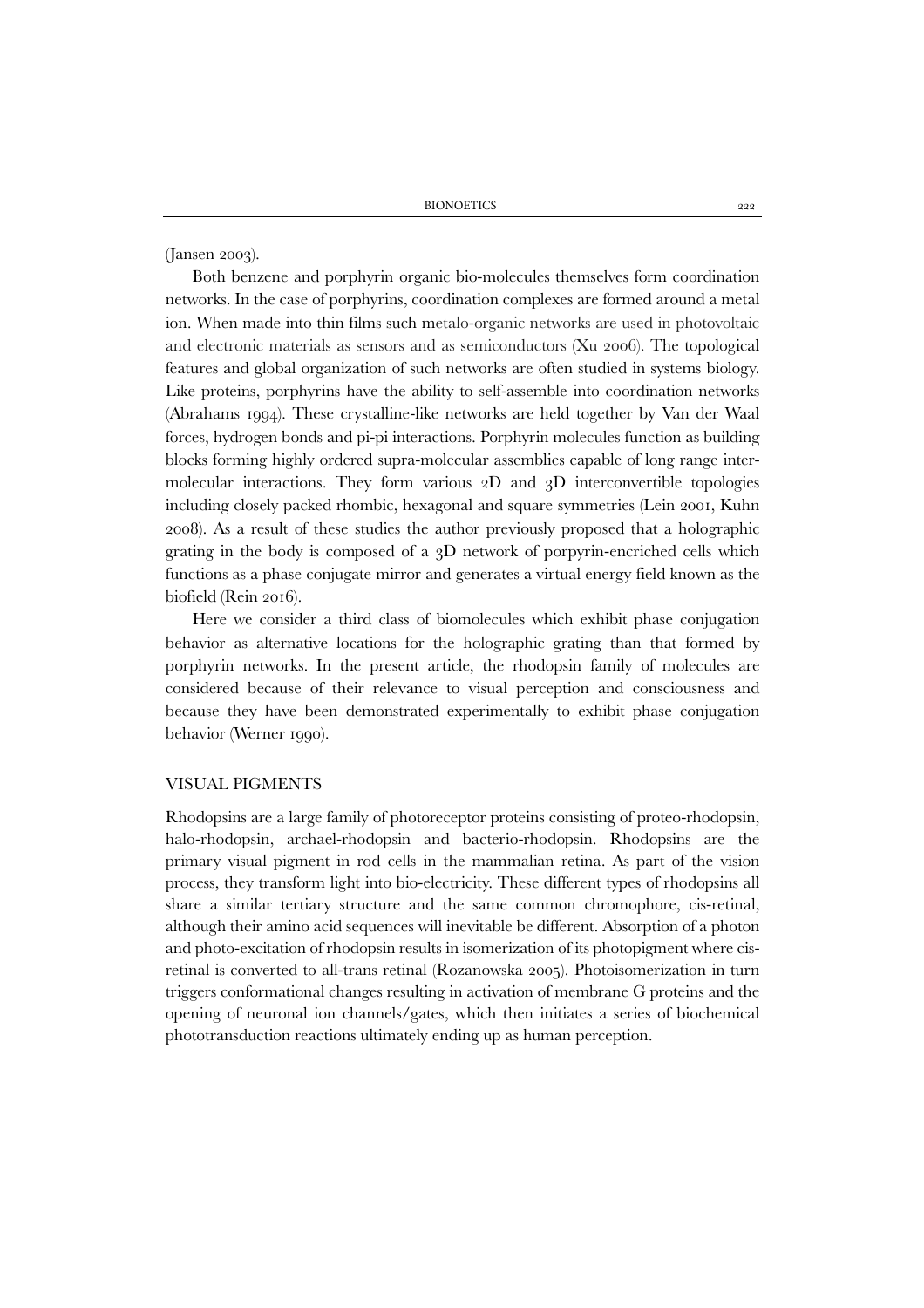### PHOTOPIGMENT NETWORK LATTICES

Rhodopsin molecules are highly concentrated within rod cells of the visual system. They are differentially distributed throughout rod cells in a pattern highly dependent on light/dark cycles (Artemyev 2008). Functionally they are known to mediate signal processing, protein transport along cilia, ion channel activity and light adaptation. Their complex protein-protein interactions form the basis of intricate network lattice structures. Specifically they form paracrystalline dimer arrays which ultimately form networks with complex 3D geometries. Their spatio-temporal patterns dynamically change in response to light. Recently, the structural and functional properties of rhodopsin networks have been described in detail in the rod outer segments (Kiel 2011). These authors classify the rhodopsin networks in terms of different modules. It is further observed that rhodopsin molecules can 'connect' with other non-visual proteins including structural proteins like tubulin and therefore are proposed to be involved with microtubule assembly. In passing the authors proposed that the binary interactions between two neighboring proteins function to store digital information (Kiel 2011).

It is proposed here that such networks contain interference patterns, store information and function as a phase conjugation mirror. The rhodopsin network is distributed throughout the brain and is not limited to the visual sysstem, as rhodopsin itself has been found in deep brain regions (Wada 1988) and in the pineal (Hartwig 1982). It is further proposed that endogenous biophotons in the brain act as the incident light source and are converted to virtual light via the phase-conjugation process. This endogenous virtual light is herein defined as the energetic matrix of the mind.

> reinglen@gmail.com Quantum-Biology Research Lab Santa Rosa, CA

## REFERENCES

- Abrahams BF, Hoskins BF, Robson R. "Assembly of porphyrin building blocks into network structures with large channels." Nature 1994;369:727-729.
- Artemyev NO. "Light-dependent compartmentalization of transducin in rod photoreceptors." Molecular Neurobiology. 2008;37:44.
- Avizonis PV, Hopf FA, Bomberger WD, et al "Optical phase conjugation in a lithium formate crystal." Applied Physics Letters 1997;31:435-437.
- Carpenter, G. A. "Neural network models for pattern recognition and associative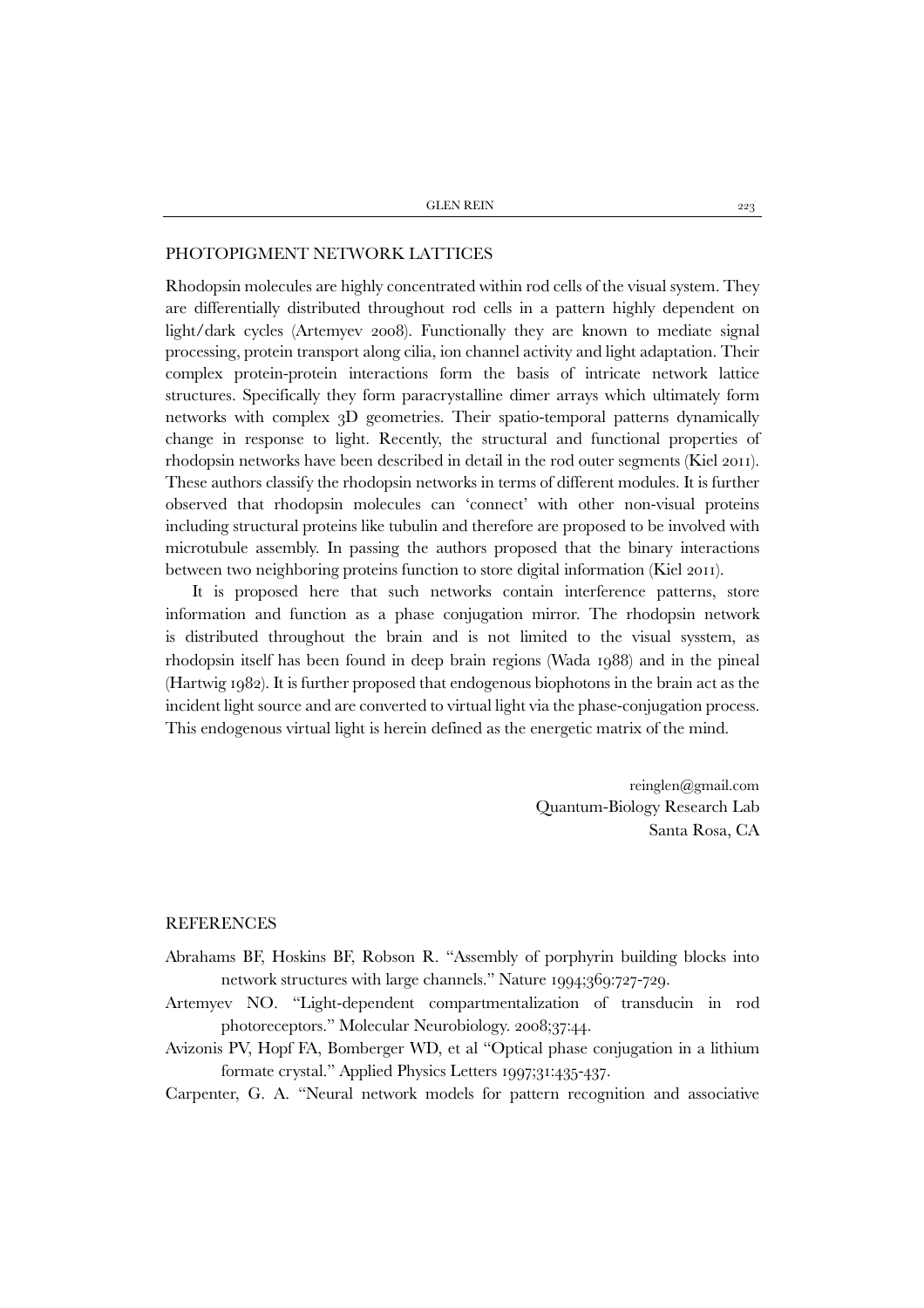memory." Neural Networks 1989;*2*:243-257.

- Devane MM. "Temporal investigation of phase conjugation, with enhancement, in magnesium tetraphenyl porphyrin." Optics Communication 1984;52:136-140.
- Gabor D. "Improved holographic model of temporal recall.' Nature 1968;217:1288-9.
- Garibyan OV, Kompanets IN, Parfyonov AV, et al "Optical phase conjugation by microwatt power of reference waves via liquid crystal light valve." Optics Communications 1981;38:67-70.
- Ghosh A. "First-principles quantum chemical studies of porphyrins." Acc. Chem. Res., 1998;31:189–198
- Goldberg MA, Dunning SP, Bunn HF. "Evidence that the oxygen sensor is a heme protein." Science 1988;242:1412-1421
- Goldstein DH. Polarized Light. CRC press, 2016.
- Hartwig H-G, Oksche A. "Neurobiological aspects of extraretinal photosensitive systems. Experientia 1982;38:991-996.
- Hellwarth RW. "Generation of time-reversed wave fronts by nonlinear refraction." J Opt Soc Am 1978;68:1155-1163
- Hemmer PR. et al. "Efficient low-intensity optical phase conjugation based on coherent population trapping in sodium." Optics letters 20.9 (1995): 982-984
- Ho, Mae-Wan, et al. "Organisms as polyphasic liquid crystals." Bioelectrochemistry and Bioenergetics 41.1 (1996): 81-91
- Hsieh C-L, Pu Y, Grange R et al. "Digital phase conjugation of second harmonic radiation emitted by nanoparticles in turbid media." Opt. Express 2010;18:12283-12290
- Huawen Y, Zhongyu C, Lisong H. "Introduction of holographic data storage-based organic photopolymers." Progress in Physics – Nanjing 2001; 21.4:459-468
- Jansen R, Yu H, Greenbaum D et al. "A bayesian networks approach for predicting protein-protein interactions from genomic data." Science 2003;302:449-453.
- Kim DY, Tripathy SK, Li L. et al. "Laser-induced holographic surface relief gratings on nonlinear optical polymer films." Applied Physics Letters 1995;66:1166-8.
- Kiel C, Vogt A, Campagna A, et al. "Structural and functional protein network analyses predict novel signaling functions for rhodopsin." Molecular Systems Biology 2011;7:551-567.
- Korchemskaya EY, Soskin MS. "Polarization properties of four-wave interaction in dynamic recording material based on bacteriorhodopsin." Optical Engineering. 1994;33:3456-60.
- Kuhn E, Bulach V, Hosseini MW. "Molecular tectonics: control of pore size and polarity in 3-D hexagonal coordination networks based on porphyrins and a zinc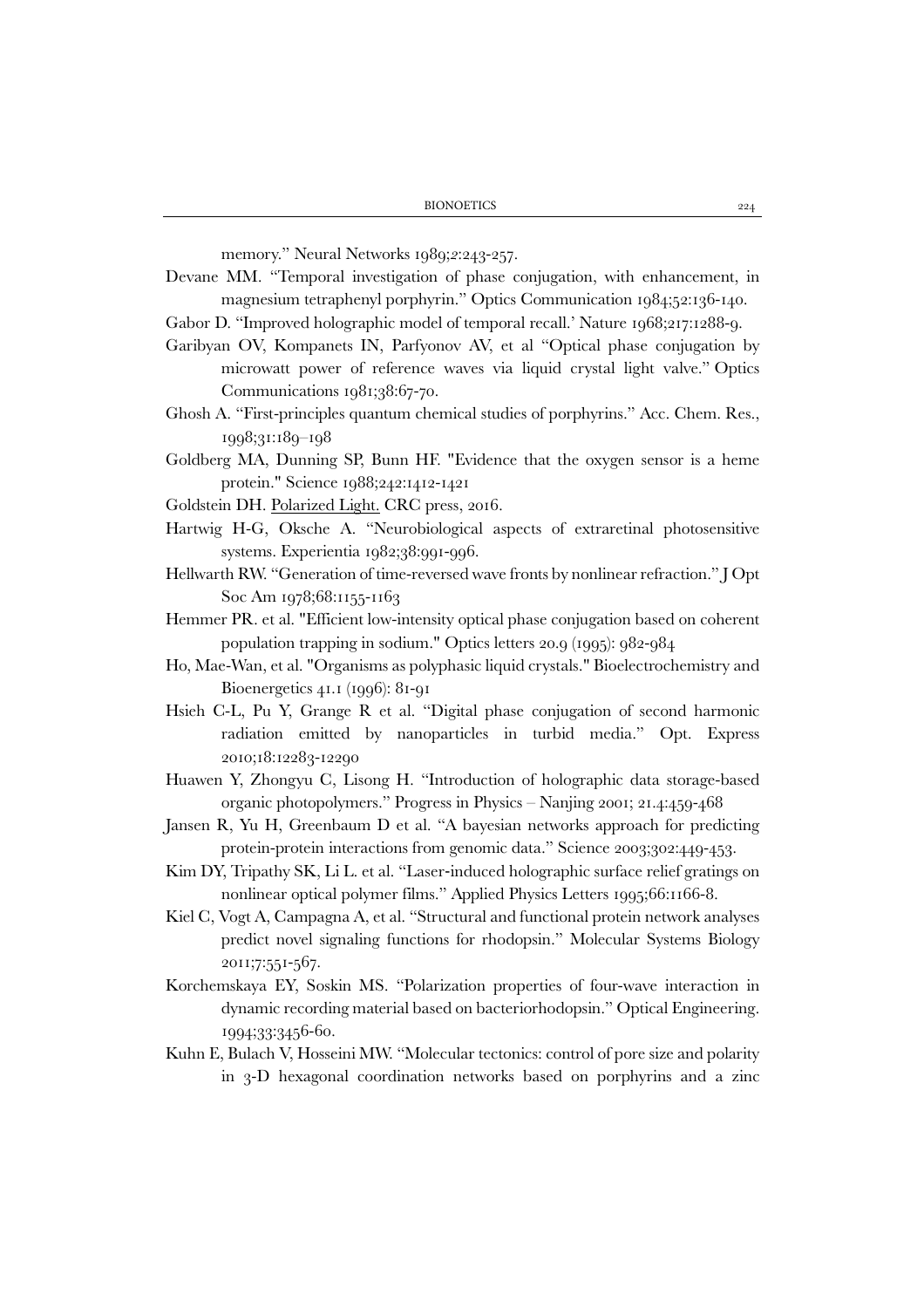cation." Chem. Commun., 2008;41:5104-5106

- Kukhtarev NV. "Kinetics of hologram recording and erasure in electro-optic crystals." Soviet Technical Physics Letters 1976;2:438-440
- Lein SB, Wang C, Yin SX. "Surface stabilized porphyrin and phthalocyanine two dimensional network connected by hydrogen bonds." J. Phys. Chem. B, 2001; 105:10838–10841
- Longuet-Higgins HC. "Holographic Model of Temporal Recall." Nature 1968;217:104- 109
- Loo CK, Perus M, Bischof H. "Asssociative memory based image and object recognition by quantum holography." Open Syst. Inf. Dyn. 2004;11:277-284
- Maloney C, Byrne H, Dennis WM et al "Picosecond optical phase conjugation using conjugated organic molecules." Chemical Physics 1988;121:21-39.
- Marcer PJ. "The conscious machine and the quantum revolution in information technology." Kybernetes 1992;21:18-22.
- Marcer PJ, Schempp W. "Model of the neuron working by quantum holography." Informatica 1997;21:519-534
- Mitchell ED, Staretz R. "The quantum hologram and the nature of consciousness." Journal of Cosmology, 2011;14:1-35
- Pereira A. "The quantum mind/classical brain problem." NeuroQuantology 2003;1:94- 118.
- Pitkanen M. "Bio-systems as conscious holograms." [http://tgdtheory.com/public\\_html](http://tgdtheory.com/public_html)  $(2015)$
- Powers PE. Non-linear Optics. CRC Press, New York 2011
- Pribram KH. "Some dimensions of remembering: Steps toward a neuropsychological model of memory." In: Macromolecules and Behavior. 1972; Springer, USA.p.367-393.
- Pribram KH, Nuwer M, Baron R. (1974). "The holographic hypothesis of memory structure in brain function and perception." Contemporary Developments in Mathematical Psychology 1974;2: 416-457.
- Rein G. "Bioinformation in the biofield: beyond bioelectromagnetics." Journal of Alternative & Complementary Med. 2004;10: 59-68
- Rein G. "A quantum-chemical approach to consciousness." Cosmos & History-J Natural & Soc Philosophy 2016;12:250-258.
- Ricciardi LM, Umezawa H "Brain and physics of many-body problems." Biological Cybernetics 1967*;4*:44-48.
- Rubik B. "The biofield hypothesis: its biophysical basis and role in medicine." The Journal of Alternative & Complementary Med. 8.6 (2002): 703-717.